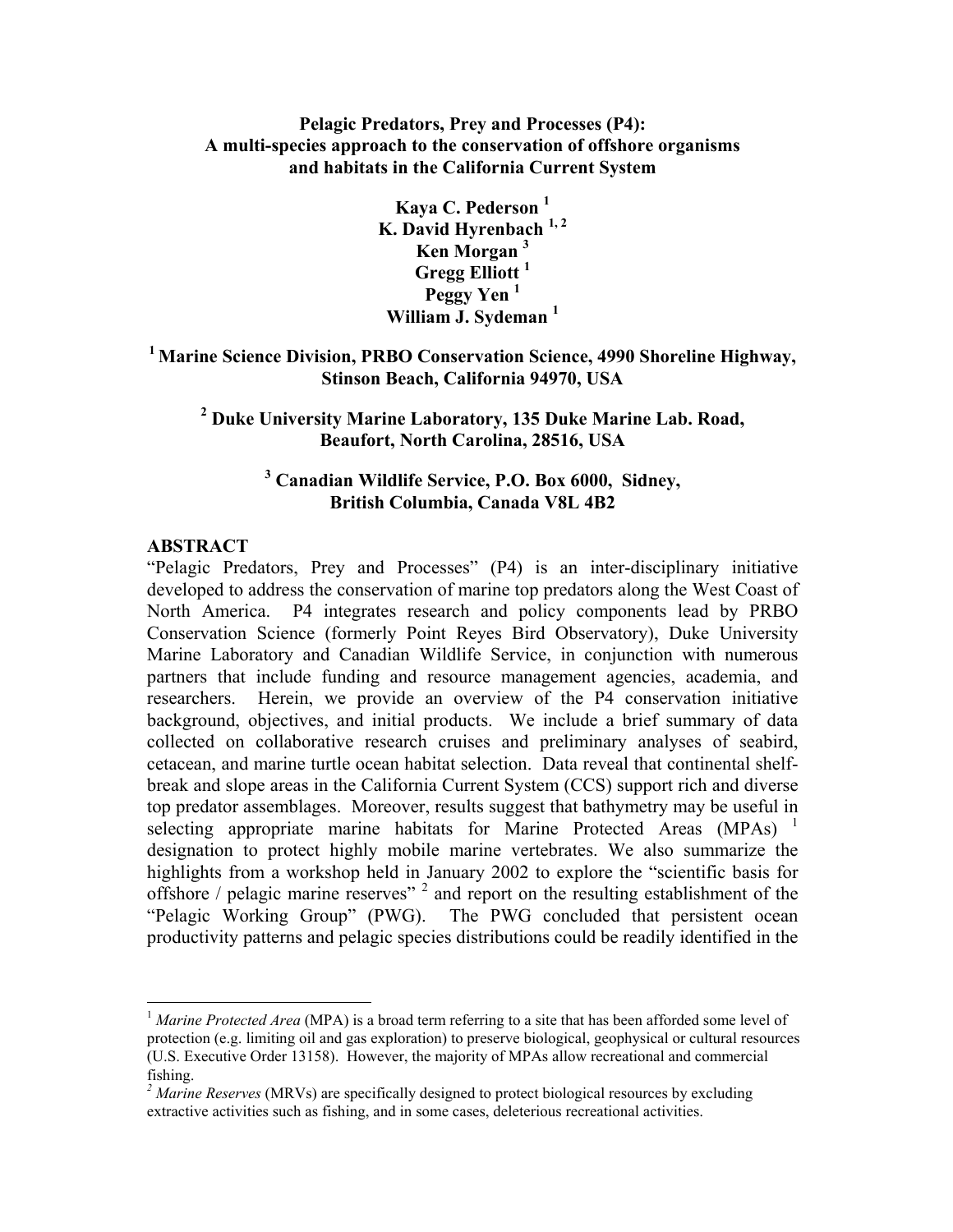CCS. In principle, MPAs could be used to protect some of these offshore species and habitats from certain anthropogenic impacts.

# **INTRODUCTION**

Marine vertebrates, including seabirds, turtles, large predatory fishes, pinnipeds and cetaceans, are conspicuous and important ecological constituents of pelagic ecosystems. Many of these species are economically, culturally and recreationally important, supporting commercial and artisanal fisheries and ecotourism. Moreover, the existence of these organisms enriches human experience in ways that cannot be quantified with cost-benefit analyses. Many species and populations are impacted by anthropogenic threats, which harm these organisms directly (e.g., fisheries bycatch, ship strikes, oil spills), and indirectly, by degrading their ecosystems (e.g., pollutants, plastic debris), and depleting their food base (e.g., hypoxic conditions, over-fishing). Additionally, natural variability in ocean conditions can make these species more susceptible to anthropogenic impacts, especially during periods of poor foraging conditions, such as El Niño.

The movement to designate marine protected areas (MPAs) and no-take marine reserves (MRVs) is proceeding rapidly along the West Coast of North America, spurred by the California Marine Life Protection Act (1999) and the U.S. President's Executive Order 13158 on MPAs (2000). In Canada, there are numerous mechanisms for the creation of MPAs, although Fisheries and Oceans Canada has the primary federal authority. Other venues to MPA or MRV designation include the following federal and provincial statutes: federal Fisheries Act, National Parks Act, Marine Conservation Areas Act, Canada Wildlife Act, Migratory Bird Convention Act, and the British Columbia Ecological Reserves Act, Park Act, Wildlife Act or Environment and Land Use Act. Scientific support for the establishment of no-take reserves reached unprecedented levels in February 2001, when the National Center for Ecological Analysis and Synthesis (NCEAS) issued a broad-based consensus statement, signed by over 160 marine scientists and conservation biologists, declaring that "existing scientific information justifies the immediate application of fully protected marine reserves as a central management tool" (NCEAS 2001).

The widespread belief in the use of MPAs as a marine conservation tool is underscored by several recent developments, including designation of a network of MRVs within the Channel Islands National Marine Sanctuary, and the consideration in the MPAs for the Nearshore Fishery Management Plan under development by the California Department of Fish & Game. Since 1997, when the Oceans Act came into force, two MPAs have been established in Pacific Canadian waters. Currently, Environment Canada is exploring the possibility of establishing a Marine Wildlife Reserve off the northern end of Vancouver Island, under the framework of the Canada Wildlife Act. Under the Oceans Act, one seamount area is under consideration while the Canadian Parks Agency is considering nearshore and marine conservation area designations around the southern Queen Charlotte Islands (Gwaii Hanaas) and the southern Gulf Islands, using the National Marine Conservation Areas legislation.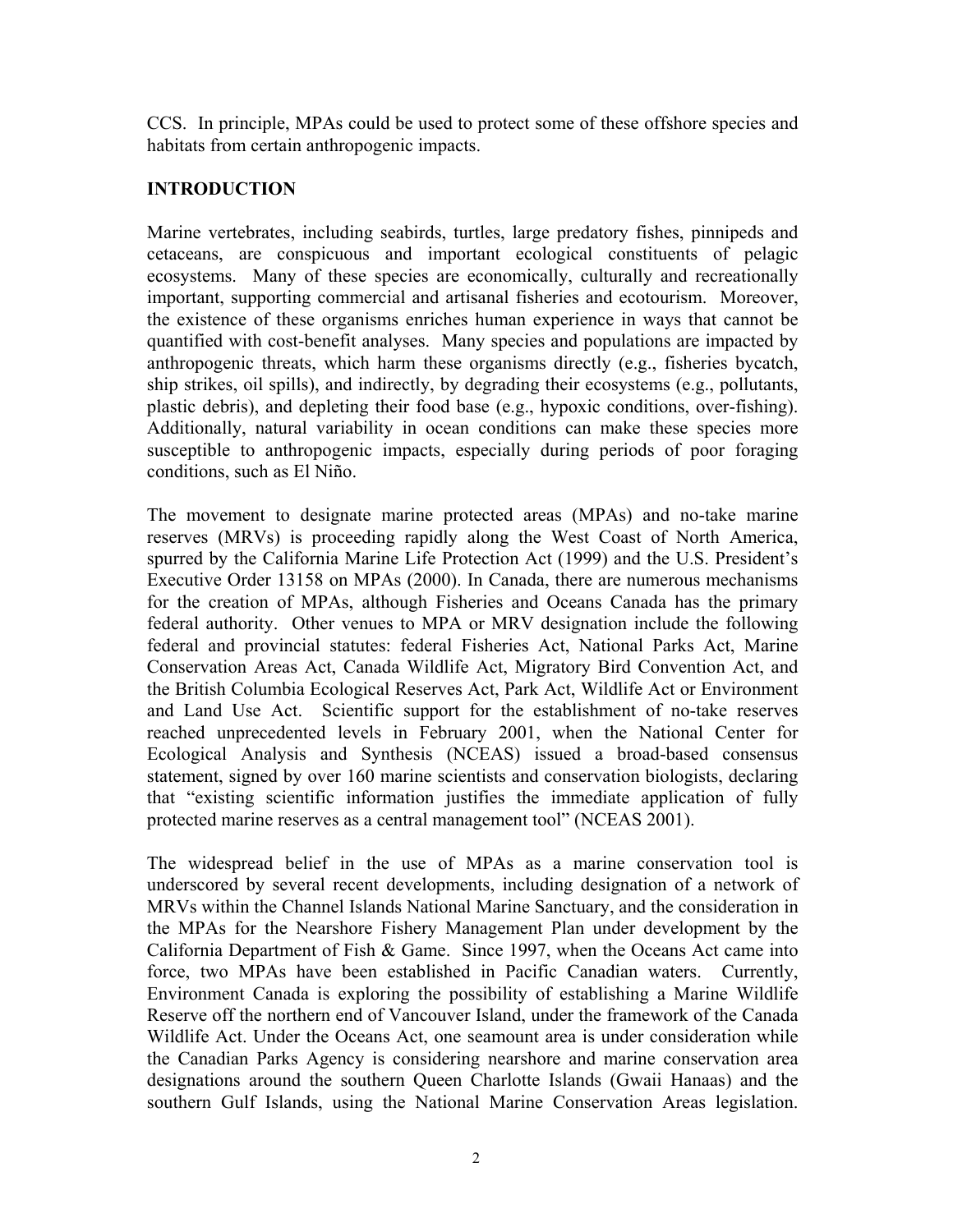Provincially marine conservation areas are being identified and designated through their Marine Tenure Planning Process.

Historically, MPA initiatives have focused on intertidal and benthic systems, which already constitute the vast majority of existing marine reserves worldwide (Agardy 1994, Murray et al. 1999). Research has shown nearshore reserves to be an effective conservation tool for certain systems, especially for sessile species with restricted ranges and for benthic habitats (NCEAS 2001, Halpern & Warner 2002). Pioneering studies (Hooker et al. 1999, 2002) and concept papers (Duffus & Dearden 1995, Hyrenbach et al. 2000) have set the foundation for ecosystem-level pelagic protected areas. However, the conservation of mobile marine vertebrates still largely relies on single-species management including regulations (e.g., quotas), and fishing gear modifications (e.g., bycatch mitigation).

# **OBJECTIVES**

The P4 initiative seeks to ensure that marine predators and the dynamic pelagic habitats upon which they depend are considered within the context of MPA planning for the West Coast of North America. Specifically, the goal of P4 is to assess the feasibility of pelagic protected areas, and to evaluate potential reserve designs based on an understanding of the ecology of marine top predators in relation to oceanographic variability. In particular, we seek to characterize which physical and biological characteristics make certain ocean habitats more productive than others, and to determine if the food webs exploited by top predators in the CCS are persistent and predictable enough in space and time to warrant designation as MPAs. Ultimately, our objective is to provide ocean and wildlife managers (e.g., NOAA, USFWS, state resource agencies, Fisheries and Oceans Canada) with scientific recommendations to guide the design of a network of MPAs for top predators along the West Coast of North America. Eventually, we hope this initiative will stimulate research on the design and effectiveness of pelagic / offshore protected areas and will serve as a model for marine conservation planning in other large marine ecosystems (Sherman & Duda 1999).

## **CONCEPTUAL FRAMEWORK**

MPA design concepts (e.g., the number, location, size, and shape of protected areas) need to accommodate the ecology of the target species and the natural variability inherent in the ecosystems under consideration (Russ & Alcala 1995, Hyrenbach et al. 2000). Therefore, to consider the need for a multi-species / ecosystem approach for the CCS, we address various complementary habitat metrics and MPA selection criteria.

**Oceanographic Considerations:** The CCS may be divided into three physically and biologically distinct oceanographic domains (Figure 1), British Columbia, Washington and Oregon (Region A); central and northern California (Region B); and southern California (Region C) (GLOBEC 1992). Reserve designs will need to consider differences in physical forcing (e.g., intensity of coastal upwelling), water mass distributions (e.g., influence of the California Current), and food-web structure (e.g.,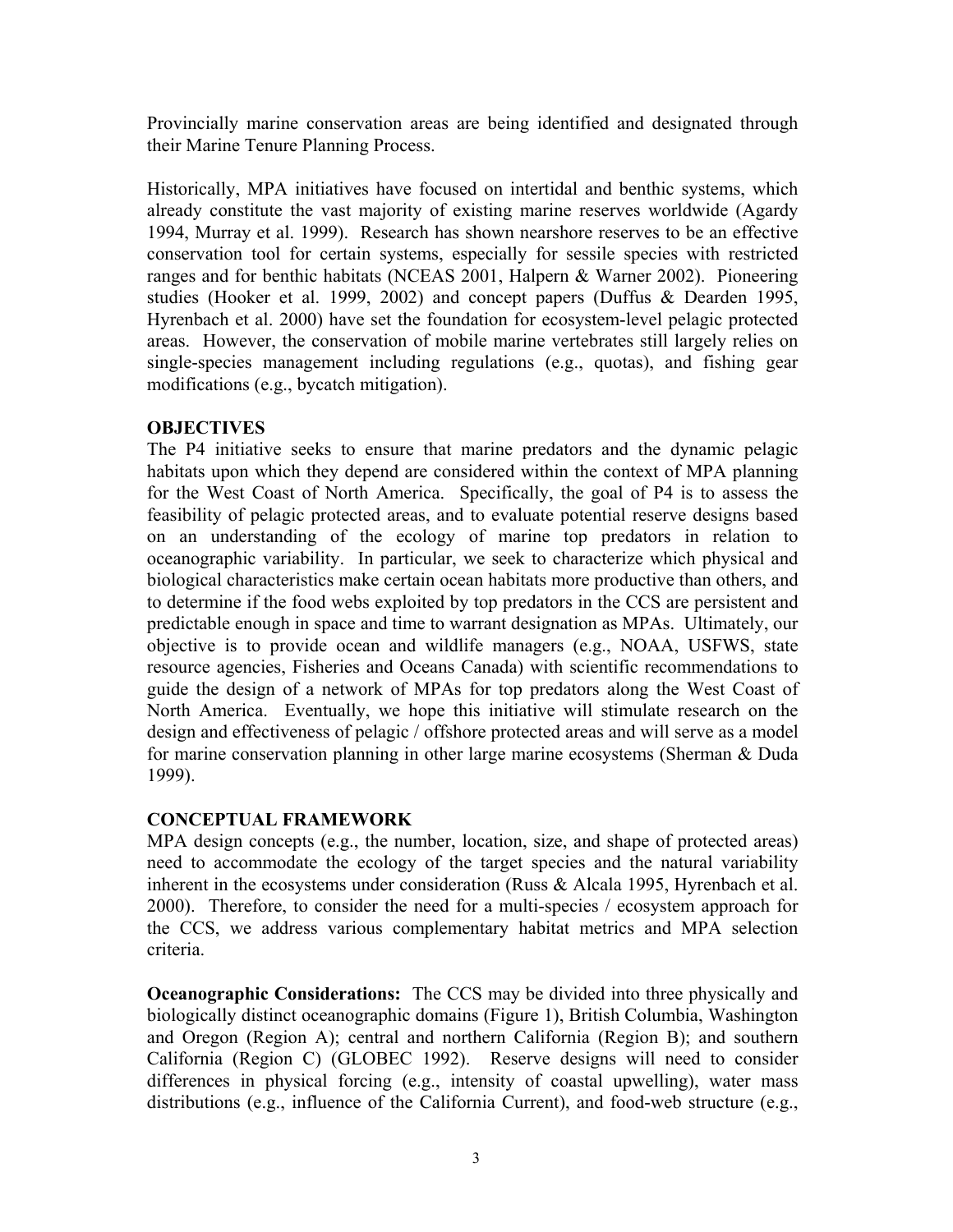species composition) that characterize each of these different regions. Therefore, P4 integrates observations from two distinct "regional" and "local" spatial scales (Figure 2). We have designed a regional research plan including observational surveys of predators at-sea in the northern and southern limits of the CCS (off British Columbia and Southern California), and in the central CCS, where large populations of seabirds and pinnipeds breed (Fulton & LeBrasseur 1985, Moser & Smith 1993, Sydeman & Allen 1999, Sydeman et al. 2001). Because these three regions are not homogeneous, research is also needed to assess the ecological significance of smaller-scale areas and habitats. These regional domains contain a mosaic of ocean habitats, some associated with coastal upwelling centers and other mesoscale  $(10s - 100s)$  km hydrographic features such as fronts and eddies, and others affiliated with bathymetric structures, such as canyons, seamounts and banks. Therefore, smaller-scale studies are needed to assess the habitat associations of predator aggregations and the ecological significance of particular areas. Shelf-slope regions and predictable coastal upwelling centers off southern and central California and along the southwest coast of Vancouver Island, British Columbia are prime examples of productive small-scale habitats within this larger regional context (Briggs et al. 1987, Wahl et al. 1993).

**Selection Criteria for MPA Designation:** We have developed multiple ecological criteria for considering the relative importance of potential MPA habitats: (1) the value of a site to the conservation of species of "special concern"; (2) the importance of a site to top predator trophic relationships and food web dynamics; and (3) the significance of the site to overall marine ecosystem biodiversity (Table 1 and 2).

*Species Conservation* - Understanding the natural history, habitat preferences, and dispersion of marine top-level predators will help guide the selection of appropriate foraging grounds and migratory routes for protection. Several species of conservation concern are regularly sighted within our study sites (Tables 3 and 4). MPAs could be designed to protect those areas where these taxa forage or migrate. Identification of hydrographic or bathymetric habitats where multiple species aggregate is particularly important for successful designation (Hooker et al. 1999, Hyrenbach et al. 2000). Additionally, endemic, locally-breeding species may constitute especially suitable focal taxa for assessing the efficacy of marine zoning efforts, in part because one can measure changes in the biology of these species (e.g., feeding rates and diet composition) following reserve implementation (Table 2).

*Food Web Conservation -* Protecting food webs may help buffer marine resources against environmental variability, uncertainty, and poor management decisions. MPAs designed to protect trophic relationships and energy transfer should target biologically productive areas where large numbers of marine predators aggregate. Metrics of overall seabird and cetacean standing stocks (abundance) and aggregation (patchiness) can be used to pinpoint important foraging grounds. Additionally, the distributions of focal species with high energetic requirements (e.g., diving seabirds, large cetaceans) can be used as bio-indicators of the physical processes that promote ocean productivity (e.g., Cassin's auklets *Ptychoramphus aleuticus* foraging along the edge of upwelling plumes) and prey aggregation (e.g., blue whales *Balaenoptera*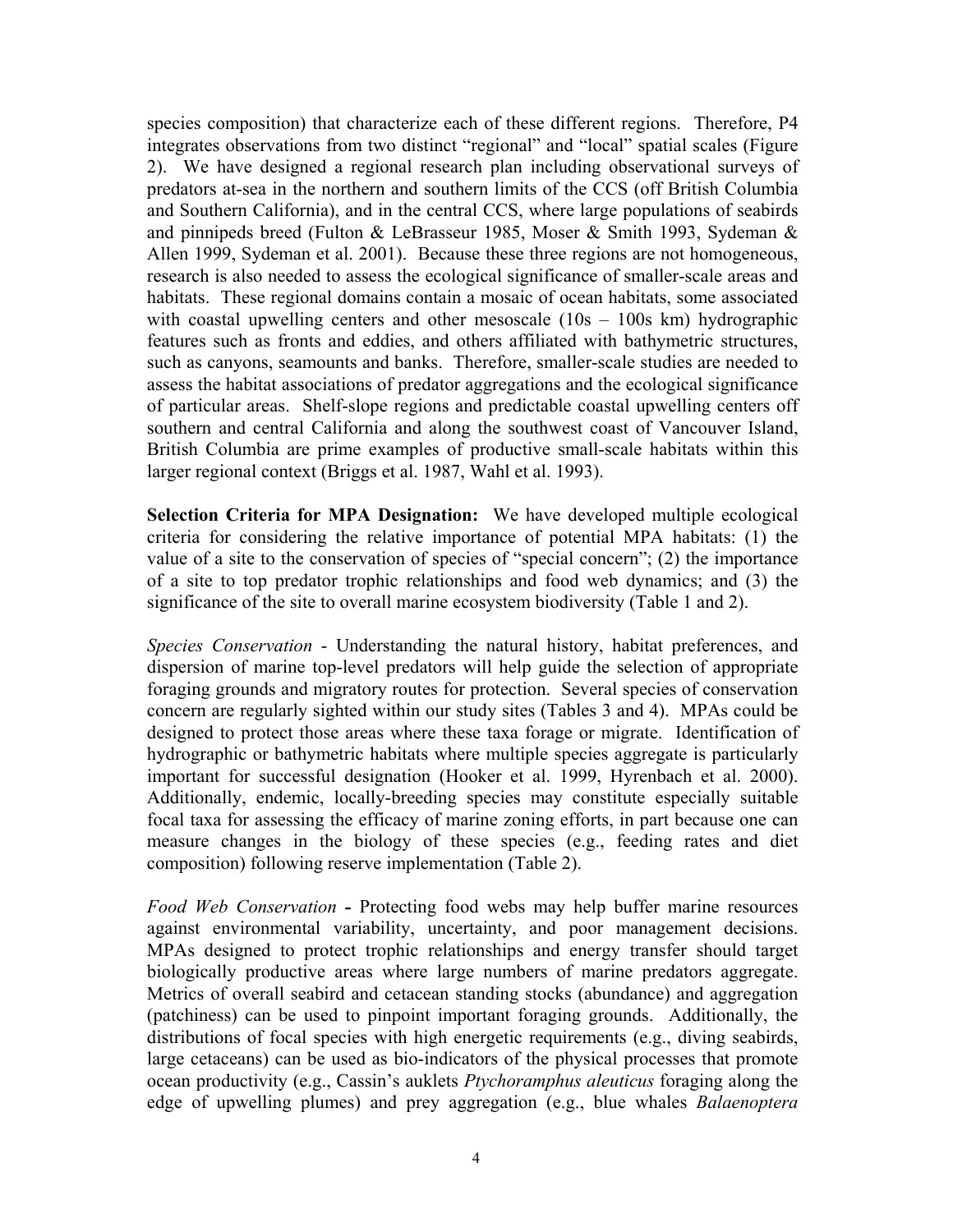*musculus* tracking dense euphausiid aggregations) (Tables 3 and 4, Briggs et al. 1987, Croll et al. 1998). The protection of the food webs and foraging areas of these top predators may lead to other ecological benefits. For example, MPAs delineated to protect the food webs that support seabirds may also benefit economically valuable species (e.g., salmonids) that rely on the same prey resources (PRBO  $\&$  NMFS, unpublished data), but are inherently more difficult to survey. A prime example of a food-web bio-indicator is the common murre *Uria aalge*, an abundant piscivorous bird that breeds in regions 1 and 2 of the CCS. Murre chick diet at the Farallon islands is indicative of the availability of juvenile rockfish (*Sebastes spp*.) to king salmon (*Oncorhynchus tshawytscha*) in the Gulf of the Farallones (Figure 3). Moreover, longterm common murre diet data have revealed changes in food-web structure, apparently in response to interannual and long-term oceanographic variability. Namely, murres change their prey base from juvenile rockfish during cold-water years to anchovy / sardine during warm-water periods (PRBO, unpublished data). These results underscore the need to incorporate temporal variability in food-web structure into the design of effective marine protected area networks.

*Ecosystem Conservation*: MPAs may also help maintain marine biodiversity by protecting productive "hotspots" and "transition zones" characterized by strong physical gradients. In particular, community-level metrics (e.g., species richness and diversity) may be useful bio-indicators of regions known to support a diverse community of predators exploiting the same prey resources (e.g., baleen whales, salmonids and seabirds foraging on euphausiids), and ecotones (e.g., fronts and water mass boundaries) separating distinct species assemblages. In other words, areas of high species richness / diversity, are indicative of localities where different predators aggregate to forage on a common resource, or of ecotones separating distinct species assemblages (e.g., a front).

## **PROGRESS TO DATE**

During 2000-2002, P4 has progressed along two parallel tracks designed to establish a solid scientific / logistical foundation: "ocean habitat research" and "coalition building".

#### **Ocean Habitat Research**

We have adopted a multi-disciplinary approach to study the habitat associations of top predators in the CCS (see Briggs et al. 1987, Croll et al. 1998). This integrated perspective involves: (1) collecting and analyzing observations on oceanographic conditions, prey dispersion and marine mammal / seabird distributions; (2) implementing standardized survey and data analysis protocols to ensure consistency between future surveys and existing time series; and (3) developing the necessary methodological and conceptual framework to integrate disparate surveys and datasets from three distinct regions of the CCS (Figure 1 and 2). Since fall 2000, we have conducted surveys of predators at sea in conjunction with three fisheries oceanography programs: the California Cooperative Oceanic Fisheries Investigation grid (CalCOFI, southern California), the National Marine Fisheries Service Rockfish Recruitment Surveys (NMFS-RRS, central California), and the Department of Fisheries and Oceans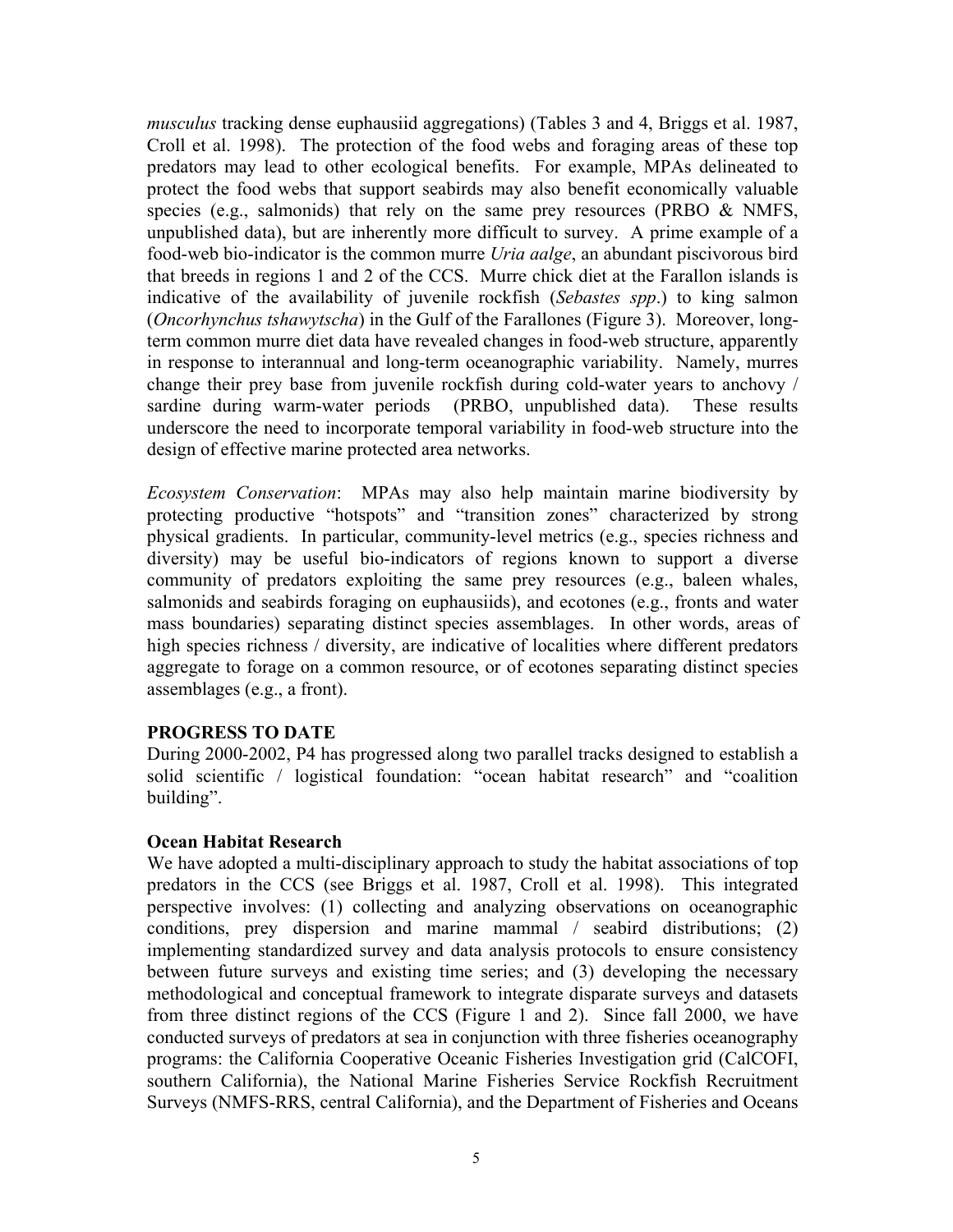Line P cruises (British Columbia). To date, analyses of surveys conducted from fall 2000 to summer 2002 have focused on relating top predator distributions to static habitats delineated by bathymetric features (e.g., banks, seamounts, shelf-break-slope regions).

Concurrent surveys off the northern (Line P, British Columbia), and the southern (CalCOFI, southern California) limits of the CCS have highlighted some of the latitudinal and longitudinal gradients in physical and biological properties that characterize this heterogeneous marine ecosystem. In particular, preliminary analyses have revealed that overall seabird / marine mammal abundance and species composition changes with latitude and along an onshore-offshore gradient (PRBO, unpublished data). Surveys have documented species-specific distributions with different taxa preferentially occupying specific bathymetric domains. Additionally, these analyses have provided evidence of seasonal and inter-annual variability in seabird / cetacean community structure off southern and central California (Gulf of the Farallones), where we have compiled historical survey data since the mid 1980s (Oedekoven et al. 2001).

Despite the regional differences and the great diversity of predator distributions, which clearly complicates the design of multi-species MPAs for the CCS, our research suggests that certain bathymetric habitats (shelf-breaks, slope) have great ecological importance. In theory, MPAs could be designated to protect predictable foraging aggregations and migration corridors associated with these static bathymetric habitats. For instance, many seabird species, including far ranging migratory species from the southern hemisphere (e.g., sooty shearwater *Puffinus griseus* and pink-footed shearwater *P. creatopus*), and non-migratory locally breeding species (e.g., Cassin's auklet, common murre), are numerous along the shelf-break and the slope. Similarly, cetaceans appear to aggregate along these same bathymetric features. Moreover, seabird and marine mammal communities appear to be more diverse within the shelfbreak and slope areas than on the continental shelf*,* or in the pelagic waters farther offshore. The conservation importance of the shelf-break and continental slope is also highlighted by the occurrence of several rare and highly endangered oceanic species (leatherback turtle *Dermochelys coriacea*, and short-tailed albatross *Phoebastria albatrus*). Therefore, preliminary results suggest that marine reserves could focus on protecting relatively small (100s - 1000s km 2) regions delineated by static bathymetric features.

In summary, our studies underscore a number of essential aspects of pelagic conservation in the CCS. First, large-scale MPA designs will have to account for the substantial spatial and temporal variability of oceanic habitats and species distributions, which vary seasonally and from year to year. Thus, distinct reserve designs will be required to accommodate regional differences in oceanographic processes and food-web structure. Furthermore, because non-breeding birds and mammals are numerically dominant during spring and summer, effective conservation will have to extend protection beyond that afforded to breeding sites and waters adjacent to colonies. From a community-level and biodiversity perspective, providing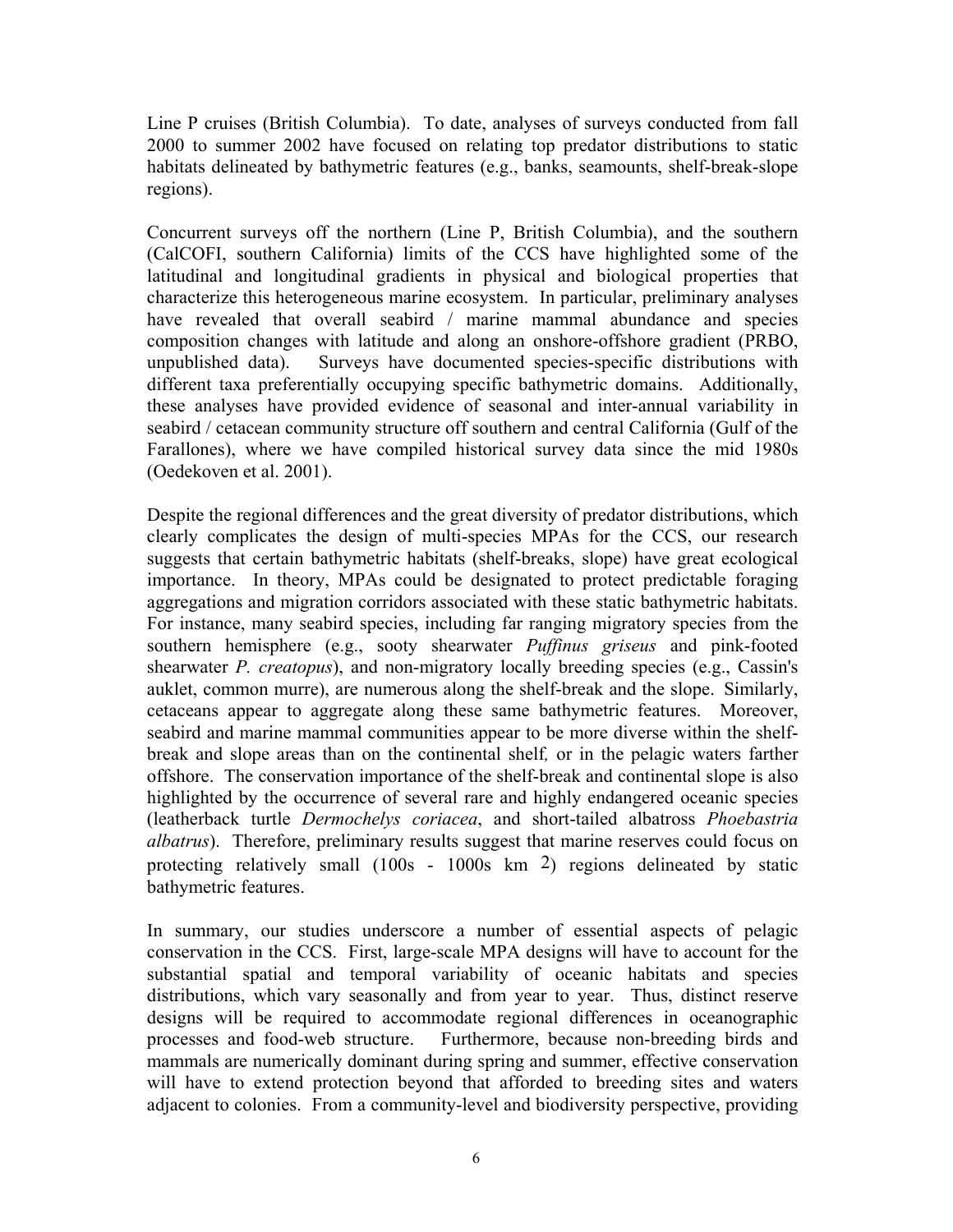protection to migratory species in the CCS is essential. Second, seafloor depth appears to influence seabird and cetacean habitat selection, and may therefore provide a convenient means of delineating MPAs in the CCS. Certain species preferentially inhabit specific bathymetric domains, and the overall abundance and diversity of avian and marine mammal predators appears to be higher along regions of strong bathymetric gradients. However, understanding to what extent top predator distributions are determined by "fixed" geographic features (e.g., ocean depth) versus dynamic water mass properties (e.g., temperature, salinity, chlorophyll) associated with these bathymetric habitats remains a critical issue. Future multivariate analyses will characterize cetacean / seabird distribution and abundance with respect to these dynamic (e.g., ocean temperature, salinity and chlorophyll concentration) and static habitat features (e.g., sea floor depth, distance to the shore and the shelf-break). Additionally, replicate surveys of the same areas / regions during different seasons and years will be summarized to further assess the temporal variability of species distributions, wildlife-habitat associations and ocean productivity "hotspots".

## **Coalition Building**

 $\overline{a}$ 

The policy track of P4 has focused on establishing a broad-based coalition, efforts aimed at both synthesizing and sharing data between scientists on pelagic ecosystem functions, and communicating complex scientific material to ocean resource managers and decision makers. As described in the first P4 workshop summary, the effort to enhance the scientific basis for MPA designs in pelagic ecosystems involved compiling existing knowledge of pelagic predator habitat associations and physicalbiological linkages (e.g., spatio-temporal variability of plankton distributions, top predator diets), and using this information to define knowledge gaps. In particular, we assessed which taxonomic groups required further study to resolve predator-prey habitat relationships (e.g., squid), and other poorly known aspects of the structure and dynamics of pelagic food webs in the CCS. Another aspect of this work involved asking managers and decision makers to define what types of information they would need to assess the feasibility, ecological implications, and potential stakeholder impacts of different pelagic MPA designs.

Two specific efforts are underway within the "coalition building" framework: (1) assembling an interdisciplinary Pelagic Working Group (PWG) to review the current state of knowledge for key pelagic species and habitats, to summarize the threats and conservation opportunities for pelagic species, and to prioritize research and management needs  $3$ ; and (2) establishing an advisory board of stakeholders including scientists, funding sources, management agencies, conservation groups and resource users— to establish research projects addressing the priorities delineated by the PWG.

*Results of January 2002 Workshop* - In January 2002, PRBO sponsored, in conjunction with the National Fish and Wildlife Foundation (NFWF) and NOAA's

<span id="page-6-0"></span><sup>&</sup>lt;sup>3</sup> Workshop report available online at  $\frac{http://www.prob.org/marine/p4$  report 0505.pdf.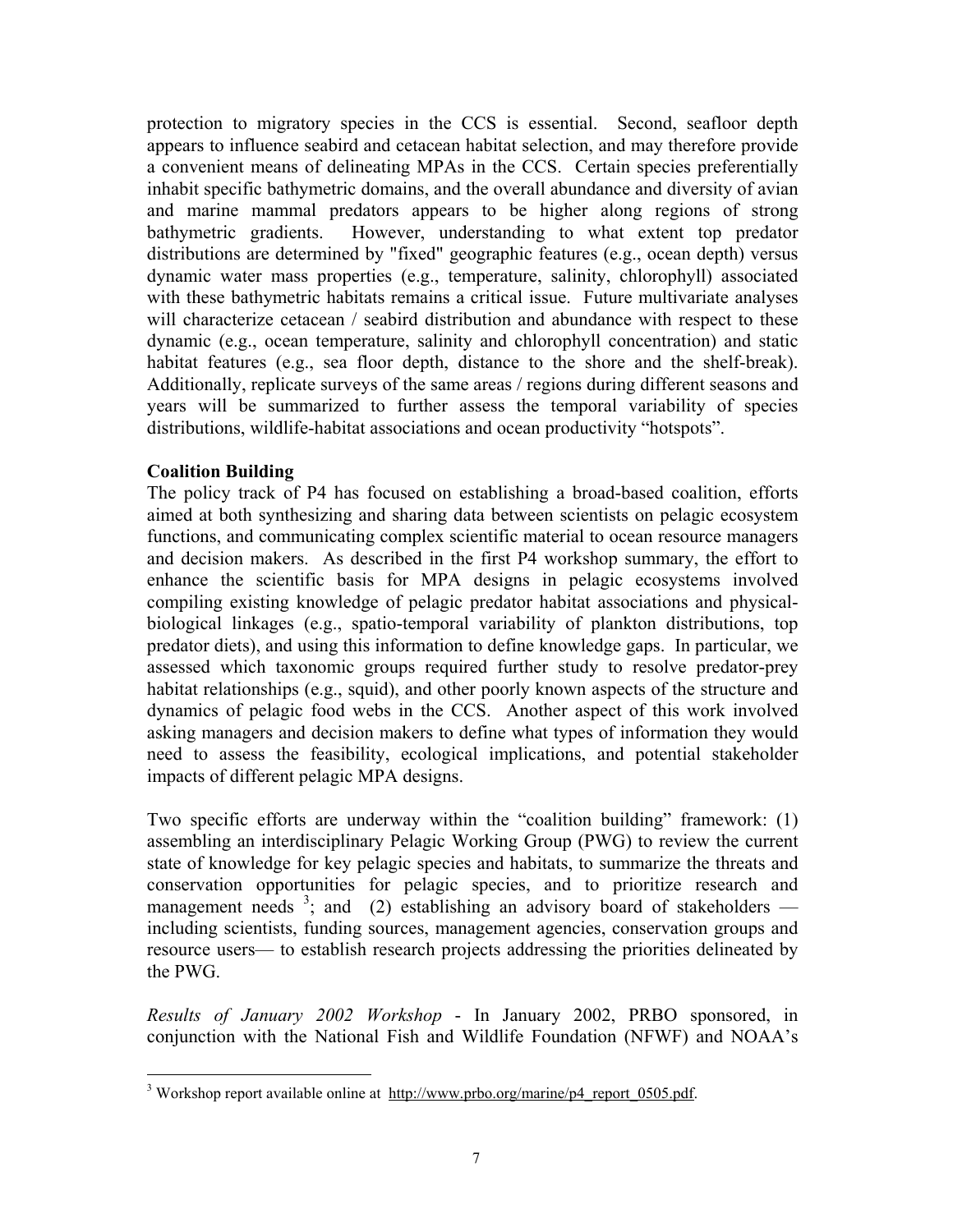National Center for MPA Science (NMPAC), the first PWG workshop. This meeting brought together key researchers and agency managers from Canada, Washington, Oregon and California to explore the scientific basis of pelagic MPAs and no-take reserves. The PWG was given the tasks of: (1) Assessing the current state of knowledge of pelagic systems from biological, geophysical, and oceanographic perspectives; (2) Identifying processes and habitat features that make certain productive areas and top predator foraging grounds predictable in time and space; (3) Defining threats to pelagic organisms and their habitats; (4) Developing a consensus statement concerning the potential role of MPAs and MRVs to protect pelagic organisms and habitats.

The PWG considered the following issues:

- Identification of bathymetric and hydrographic features (e.g., upwelling plumes, seamounts) associated with high biological productivity ("hotspots") in the CCS.
- Assessment of linkages between offshore and nearshore processes / species, and the relevance of these connections to marine conservation in the CCS.
- Determining whether currently available scientific knowledge justifies the implementation of a precautionary marine reserve network to protect krill (euphausiids), a major component of the marine food-web in the CCS.
- Improving the collection and integration of physical and biological data in monitoring and research programs to better assess the status of key indicator species.

Scientists from a cross-section of marine science disciplines presented data on physical oceanography, cetaceans, turtles, seabirds, forage fish, and zooplankton. The workshop highlights include the following:

(i) At-sea surveys are of great value to resource managers because they allow us to place biological observations of predator / prey aggregations in an oceanographic context, including habitat variables such as salinity and ocean temperature.

(ii) Geographical Information Systems (GIS) and seafloor mapping confirm that the distribution and abundance of pelagic predators and their prey are frequently associated with bathymetric features (e.g., canyons, shelf-breaks, and slopes).

(iii) Static seafloor features are often associated with dynamic and recurring hydrographic processes (e.g., temperature fronts, upwelling). Thus, there appear to exist some linkages between static and dynamic habitats, even in pelagic systems.

(iv) Physical / biological coupling associated with these habitat features influences the predictability of productivity and foraging "hotspots" and links pelagic food web dynamics with oceanographic variability.

(v) Resource managers should incorporate natural variability into MPA designs because environmental change (e.g., El Niño, climate change) are known to affect pelagic species distributions and marine food web structure.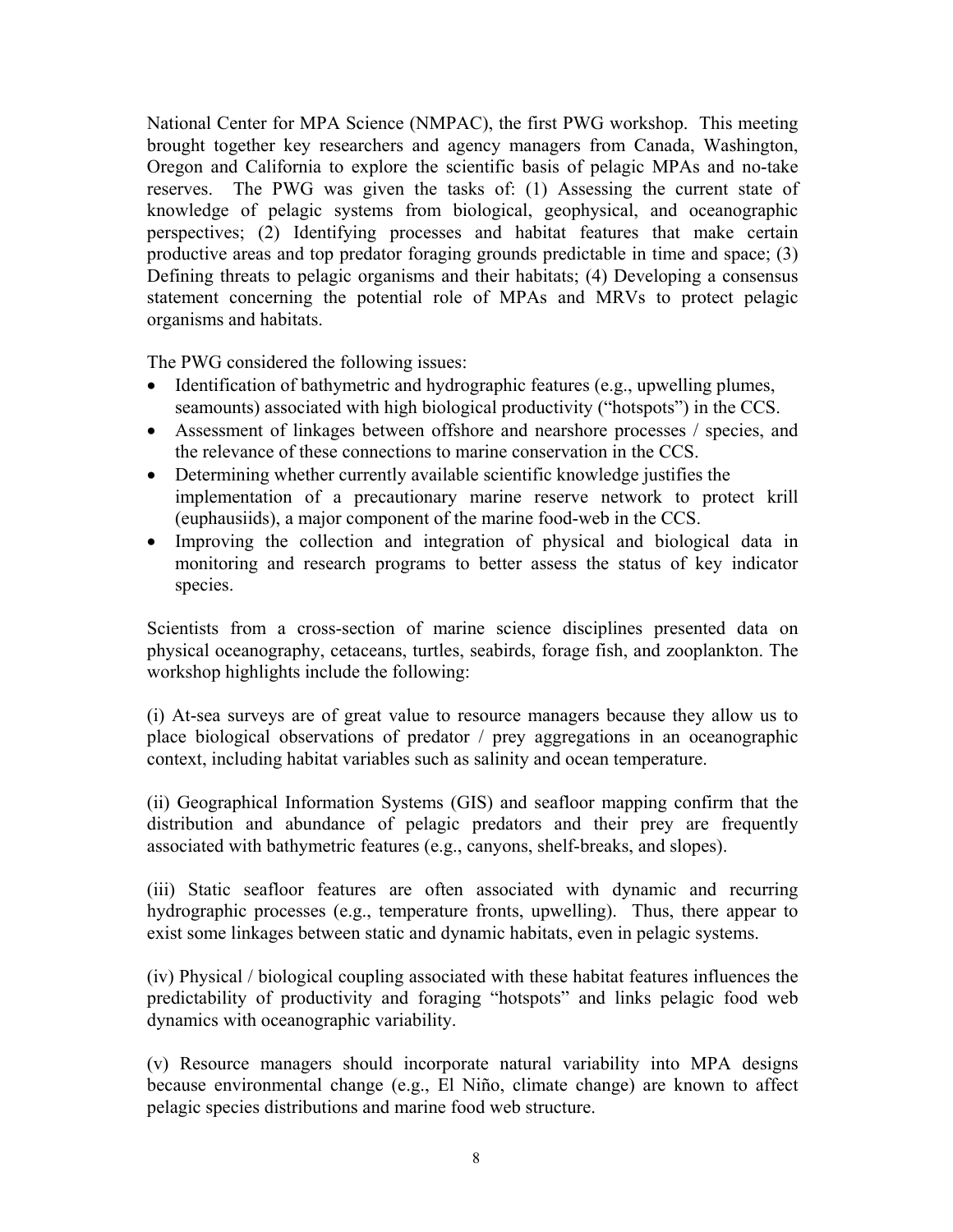In summary, the PWG concluded that understanding linkages between pelagic organisms and their physical environment is essential to protect marine top predators and their prey resources. In particular, it is essential to pinpoint those time periods and localities where the transfer of energy to top predator occurs. For example, tight physical-biological coupling may be particularly important during stressful conditions (e.g., El Niño) if pelagic organisms aggregate within restricted areas of high productivity. In turn, predator / prey aggregations may be particularly vulnerable to anthropogenic impacts during these stressful periods. Moreover, an understanding of wildlife-habitat associations can help resource managers categorize taxa according to their common habitats and potential threats. Based on these commonalities, MPAs could protect a variety of pelagic organisms susceptible to similar threats (e.g., coastal gillnets that take Common Murres off British Columbia and central California, also kill harbor porpoise *Phocoena phocoena*).

### **CONCLUSION: ECOSYSTEM APPROACH TO PELAGIC CONSERVATION**

It is our contention that a broad-based conservation approach for the CCS is crucial to preserve essential ecological processes and services, and to protect economic and cultural resources for future generations. Within this marine conservation framework, the design of offshore / pelagic MPAs to protect mobile vertebrates represent major conservation challenges as well as opportunities because these species frequently exploit dynamic habitats whose location, extent and shape changes through time. In particular, the far ranging nature of many marine top predators and the inherent variability of their oceanic ecosystems will require the coupling of MPAs with other management actions. In addition to the establishment of MPAs to protect the foraging grounds and migration routes of top marine predators, broader ecosystem-level effects must also be considered. Additional research is needed to assess the ecological benefits of offshore MPAs to non-target species, nearshore ecosystems and species, local and regional fisheries. Evidence of indirect ecosystem-level benefits and fisheries enhancement effects will greatly advance the political will to implement MPAs in pelagic systems.

### **ACKNOWLEDGEMENTS**

We would like to thank the many partners and contributors whose support has made this initiative and paper possible, including the National Fish and Wildlife Foundation, the National Marine Protected Areas Center, the Packard Foundation, the Pelagic Working Group, and Michael Dunn of Canadian Wildlife Service.

### **REFERENCES**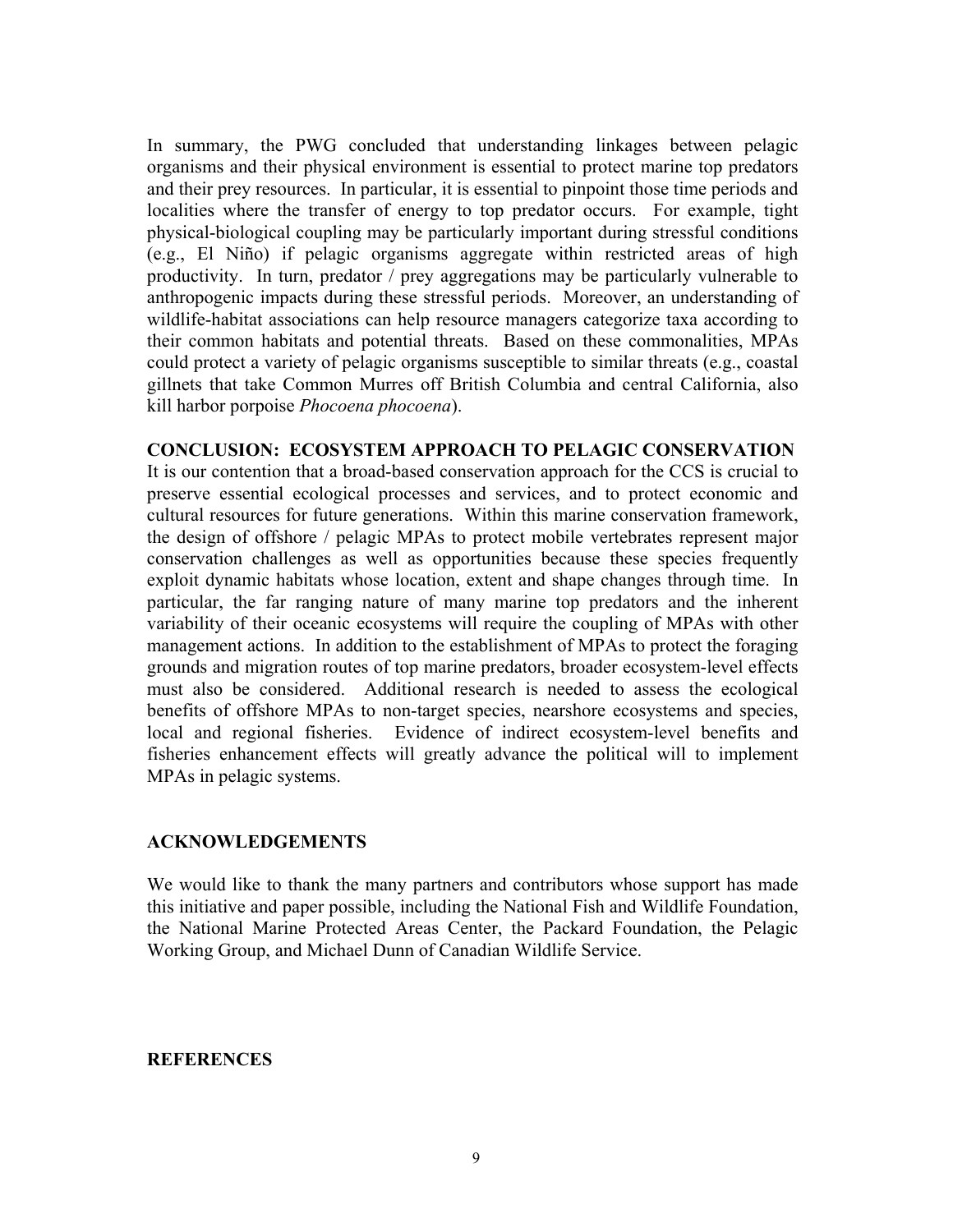- Agardy, M.T. 1994. Advances in marine conservation: the role of marine protected areas. Trends in Ecology and Evolution 9: 267-270.
- Barlow, J., Hill, P. S., Forney, K.A., & DeMaster, D.P. 1998. U.S. Pacific marine mammal stock assessments: 1998. NMFS-SWFSC-258.
- Briggs, K.T., Tyler, W.B., Lewis, D.B., & Carlson D.R. 1987. Bird communities at sea off California. Studies Avian Biology 11:1-74.
- Croll, D.A., Tershy, BR., Hewitt, R.P., Demer, D.A., Fiedler, P.C., Smith, S.E., Armstrong, W., Popp J.M., Kiekhefer T., Lopez, V.R., Urban, J. & Gendron, D. 1998. An integrated approach to the foraging ecology of marine birds and mammals. Deep-Sea Research II 45:1353-1371.
- Duffus, D.A., & Dearden, P. 1995. Whales, science and protected area management in British Columbia, Canada. (pp. 53-61). In: Agardy, T. (Ed.), The science of conservation in the coastal zone. Gland, Switzerland: IUCN.
- Fulton, J.D., & LeBrasseur, R.J. 1985. Interannual shifting of the Subarctic Boundary and some of the biotic effects on juvenile salmonids. (pp. 237-252). In: Wooster, W.S. & Fluharty, D.L. (Eds.), El Niño North: El Niño effects in the subarctic Pacific Ocean. Seattle: University of Washington Press.
- GLOBEC. 1992. Eastern boundary current program: report on climate change and the California Current System. Davis: University of California.
- Julian, F., & Beeson, M. 1997. Estimates of marine mammal, turtle, and seabird mortality for two California gillnet fisheries: 1990-1995. Fishery Bulletin 96:271- 284.
- Johnson, D.H., Shaffer, T., & Gould, P.G. 1993. Incidental catch of marine birds in the North Pacific high seas driftnet fisheries in 1990. International North Pacific Fisheries Commission Bulletin 53(III):437-483.
- Halpern, B.S. & Warner, R.R. 2002. Marine reserves have rapid and lasting effects. Ecology Letters 5:361-366.
- Hooker S.K., Whitehead, H., & Gowans, S. 1999. Marine protected area design and the spatial and temporal distribution of cetaceans in a submarine canyon. Conservation Biology 13: 592-602.
- Hooker S.K., Whitehead, H., & Gowans, S. 2002. Ecosystem consideration in conservation planning: energy demand of foraging bottlenose whales (*Hyperoodon ampullatus*) in a marine protected area. Biological Conservation 104: 51-58.
- Hyrenbach, K.D., Forney K.A. & Dayton, P.K. 2000. Marine Protected Areas and Ocean Basin Management. Aquatic Conservation: Marine and Freshwater Ecosystems 10:437-458.
- McKinnell, S., & Waddell, B. 1993. Associations of species caught in the Japanese large- scale pelagic squid driftnet fishery in the Central North Pacific Ocean: 1988-1990. International North Pacific Fisheries Commission Bulletin 53(III):91- 146.
- Moser H.G., & Smith P.E. 1993. Larval fish assemblages of the California Current region and their vertical and horizontal distributions across a front. Bulletin of Marine Science 53(2):645-691.
- Murray, S.N., Ambrose, R.F., Bonshack, J.A., Botsford, L.W., Carr, M.H., Davis, G.E., Dayton, P.K., Gotshall, D., Gunderson, D.R., Hixon, M.A., Lubchenco, J., Mangel, M., MacCall, A., McArdle, D.A., Ogden, J.C., Roughgarden, J., Starr,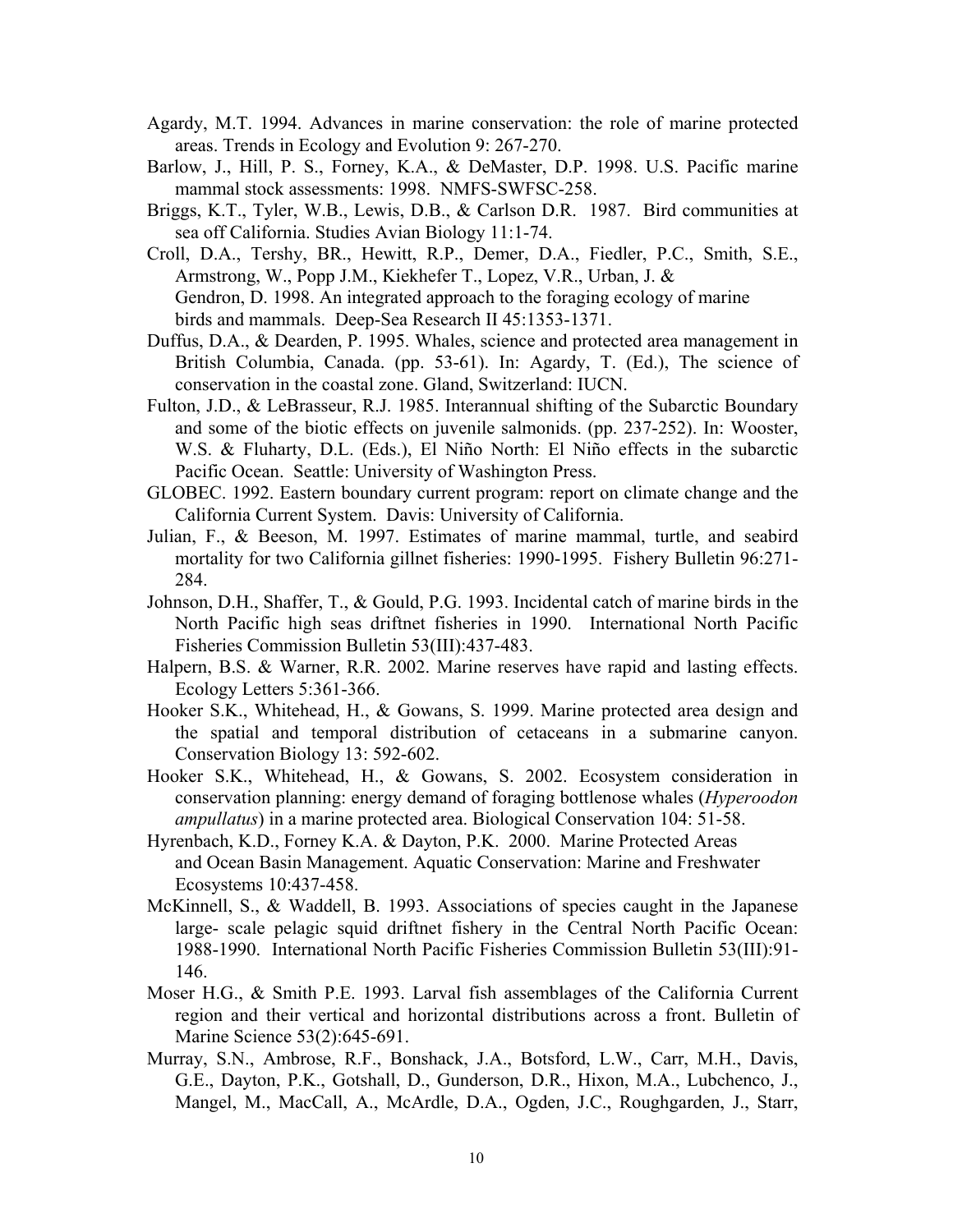R.M., Tegner, M.J. & Yoklavich, M. 1999. No-take reserve networks: sustaining fishery populations and marine ecosystems. Fisheries 24 (11):11-25.

- NCEAS. 2001. Scientific consensus statement on marine reserves and marine protected areas. Santa Barbara: National Center for Ecological Analysis and Synthesis. Available online at: www.nceas.ucsb.edu
- Oedekoven, C.S., Ainley, D.G. & Spear, L.B. 2001. Variable responses of seabirds to change in marine climate: California Current, 1985-1994. Marine Ecology Progress Series 212:265-281.
- Russ, G.R. & Alcala, A.C. 1998. Natural fishing experiments in marine reserves 1983- 1993: roles of life history and fishing intensity in family responses. Coral Reefs 17:399-416.
- Sherman, K. & Duda, A.M. 1999. Large marine ecosystems. Fisheries 24(12): 15-26.
- Stehn, R.A., Rivera, K.S., Fitzgerald, S., & Wohl, K.D. 2001. Incidental catch of seabirds by longline fisheries in Alaska. (pp. 61-78). In: Melvin, E.F. & Parrish, J.K. (Eds.), Seabird Bycatch: Trends, Roadblocks and Solutions. Anchorage: University of Alaska Sea Grant.
- Sydeman, W.J., & Allen, S.G. 1999. Pinniped population dynamics in central California: correlations with sea surface temperature and upwelling indices. Marine Mammal Science 15: 446-461.
- Sydeman, W.J., Hester, M.M., Thayer, J.A., Gress, F., Martin, P., & Buffa, J. 2001. Climate change, reproductive performance and diet composition of marine birds in the southern California Current System, 1969-1997. Progress in Oceanography 49:309-329.
- Wahl, T.R., Morgan, K.H., & Vermeer, K. 1993. Seabird distribution off British Columbia and Washington. (pp. 39-47). In: Vermeer, K., Briggs K.T., Morgan, K.H. & Siegel-Causey, D. (Eds.), The status, ecology, and conservation of marine birds of the North Pacific. Ottawa: Canadian Wildlife Service.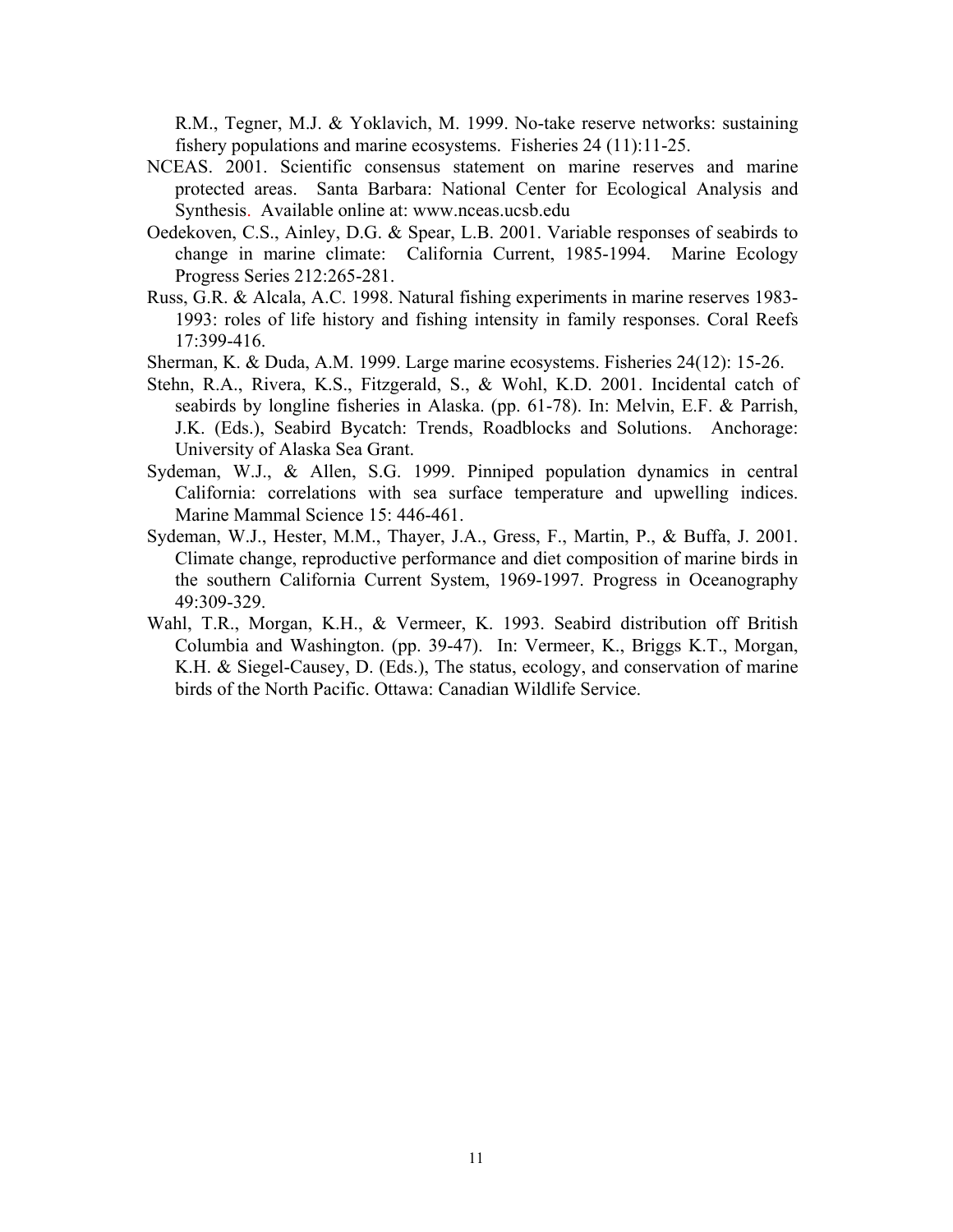|                  | <b>Species</b>      | <b>Food-Web</b>         | <b>Ecosystem</b>    |  |
|------------------|---------------------|-------------------------|---------------------|--|
|                  | <b>Conservation</b> | <b>Conservation</b>     | <b>Conservation</b> |  |
| <b>Metrics</b>   | Distribution        | Ocean productivity      | Species richness    |  |
|                  | Aggregation         | Prey biomass            | Species diversity   |  |
|                  |                     | Predator density        | Endemism            |  |
| <b>Habitats</b>  | Breeding grounds    | Productivity "hotspots" | Multi-species       |  |
|                  | Foraging areas      | Foraging areas          | aggregations        |  |
|                  | Migration corridors |                         |                     |  |
| <b>Processes</b> | <b>Breeding</b>     | Upwelling regions       | Ecotones            |  |
|                  | Feeding             | Convergence zones       | Shared prey         |  |
|                  | Migration           | Foraging areas          | resources           |  |

**Table 1.** Conceptual framework of ecological criteria for marine zoning.

**Table 2.** Conceptual framework for focal species selection for marine zoning.

|                  | <b>Definition</b>                    | <b>Rationale</b>        | <b>Example</b>       |
|------------------|--------------------------------------|-------------------------|----------------------|
| <b>Protected</b> | Taxa afforded national or            | Direct conservation     | Taxa listed under    |
| <b>Species</b>   | international protection             | benefits                | IUCN, MMPA,          |
|                  | due to their conservation            | Legal basis for MPA     | COSEWIC, ESA,        |
|                  | status                               | establishment           | and other criteria   |
| Endemic          | Taxa that occur                      | High biogeographic      | Ashy Storm-petrel,   |
| <b>Species</b>   | exclusively in the                   | importance              | Xantus' Murrelet,    |
|                  | California Current                   |                         | Black-vented         |
|                  | System                               |                         | Shearwater           |
| Locally-         | Taxa that breed in the               | At-sea distribution     | Cassin's Auklet,     |
| breeding         | California Current                   | data can be integrated  | Common Murre,        |
| <b>Species</b>   | System                               | with diet and           | Rhinoceros Auklet,   |
|                  |                                      | telemetry studies at    | California Sea       |
|                  |                                      | breeding colonies       | Lion, Northern       |
|                  |                                      |                         | <b>Elephant Seal</b> |
| <b>Indicator</b> | Taxa whose distributions             | Bio-indicators of       | Water masses         |
| <b>Species</b>   | are indicative of specific           | specific oceanic        | Bathymetric          |
|                  | water masses (e.g., $12 \degree C$ ) | habitats, physical      | habitats             |
|                  | water, subarctic), certain           | processes, and prey     | Krill aggregations   |
|                  | physical processes                   | resources exploited     | Squid distributions  |
|                  | (e.g., upwelling), prey              | by other predators      | Upwelling fronts     |
|                  | aggregations (e.g., krill),          | that are more difficult | Convergence zones    |
|                  | or ocean habitats                    | to study (e.g., tuna,   |                      |
|                  | (e.g., frontal systems)              | salmon)                 |                      |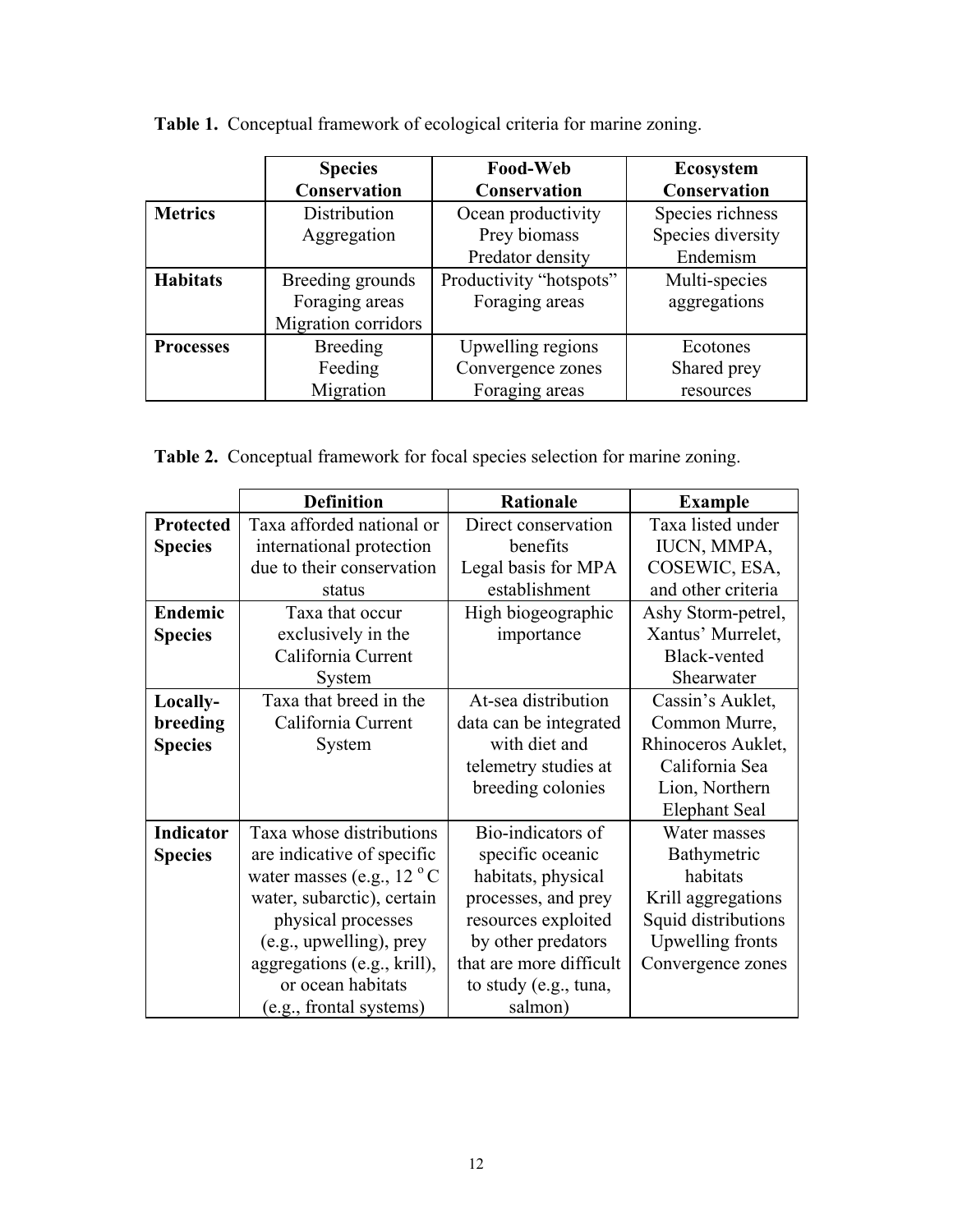**Table 3.** Focal seabird species considered in this study. The plus (+) and minus (-) signs indicate presence and absence within the three survey regions: British Columbia, Central California, and Southern California. Bycatch refers to fisheries known to take these taxa in the North Pacific (Johnson et al., 1993, Julian & Beeson 1997, Stehn et al. 2001).

|                       | Occurrence |           |                          |               |                       |          |                              |
|-----------------------|------------|-----------|--------------------------|---------------|-----------------------|----------|------------------------------|
| <b>Species</b>        |            | central   | southern                 | <b>Status</b> | Indicator             |          | <b>Bycatch Other Threats</b> |
|                       | <b>BC</b>  | CA        | CA                       |               |                       |          |                              |
| Ashy                  |            | $+$       | $^{+}$                   | concern       | breeding              |          | land predators               |
| Storm-petrel          |            |           |                          | endemic       |                       |          | oil spills                   |
| <b>Black-footed</b>   |            | $^{+}$    | $+$                      | concern       |                       | longline | plastic                      |
| Albatross             |            |           |                          |               |                       |          | ingestion                    |
| Black-legged          | $^{+}$     | $^{+}$    | $\ddot{}$                |               | subarctic             | longline |                              |
| Kittiwake             |            |           |                          |               |                       |          |                              |
| Black-vented          | $\! +$     | $\! +$    |                          | endemic       | coastal               |          | land predators               |
| Shearwater            |            |           |                          |               | subtropical           |          |                              |
| <b>Buller's</b>       | $^{+}$     | $+$       | $+$                      |               | subtropical           | gillnet  |                              |
| Shearwater            |            |           |                          |               | water mass            | longline |                              |
| <b>Brown</b>          | $^{+}$     | $^{+}$    | $+$                      | concern       | subtropical           |          | habitat                      |
| Pelican               |            |           |                          | endemic       |                       |          | degradation                  |
| Cassin's              |            | $^{+}$    |                          | concern       | breeding              | gillnet  | land predators               |
| Auklet                |            |           |                          |               | euphausiid            |          | oil spills                   |
|                       |            |           |                          |               | aggregations          |          |                              |
| Common                | $^{+}$     | $+$       | $+$                      | concern       | breeding              | gillnet  | oil spills                   |
| Murre                 |            |           |                          |               | salmon prey           |          |                              |
| Cook's                | $^{+}$     |           | $^{+}$                   |               | subtropical           |          |                              |
| Petrel<br>Fork-tailed |            |           | $+$                      |               |                       |          |                              |
|                       | $^{+}$     | $^{+}$    |                          |               | breeding<br>subarctic | gillnet  |                              |
| Storm-petrel          | $+$        | $\! +$    | $+$                      |               | breeding              | longline | plastic                      |
| Laysan<br>Albatross   |            |           |                          | concern       |                       |          | ingestion                    |
| Leach's               | $^{+}$     | $^{+}$    | $+$                      |               | breeding              | gillnet  | land predators               |
| Storm-petrel          |            |           |                          |               | pelagic               |          |                              |
| Marbled               | $\! +$     | $\! +$    | $\overline{\phantom{a}}$ | concern       | breeding              | gillnet  | habitat                      |
| Murrelet              |            |           |                          |               |                       |          | degradation                  |
| Pink-footed           | $^{+}$     | $+$       | $^{+}$                   | concern       | subtropical           | gillnet  | land predators               |
| Shearwater            |            |           |                          |               |                       |          | chick harvest                |
| Phalaropes            | $^{+}$     | $^{+}$    | $+$                      |               | convergences          |          | oil spills                   |
| Rhinoceros            | $\ddot{}$  | $\ddot{}$ | $\ddot{}$                |               | breeding              | gillnet  | oil spills                   |
| Auklet                |            |           |                          |               |                       |          | land predators               |
| Short-tailed          |            | $+$       |                          | concern       |                       | longline | plastic                      |
| Albatross             |            |           |                          |               |                       |          | ingestion                    |
| Sooty                 | $+$        | $^{+}$    |                          | concern       |                       | gillnet  | chick harvest                |
| Shearwater            |            |           |                          |               |                       | longline |                              |
| Xantus'               |            | $\! +$    | $\boldsymbol{+}$         | concern       | breeding              | gillnet  | oil spills                   |
| Murrelet              |            |           |                          | endemic       | subtropical           |          | land predators               |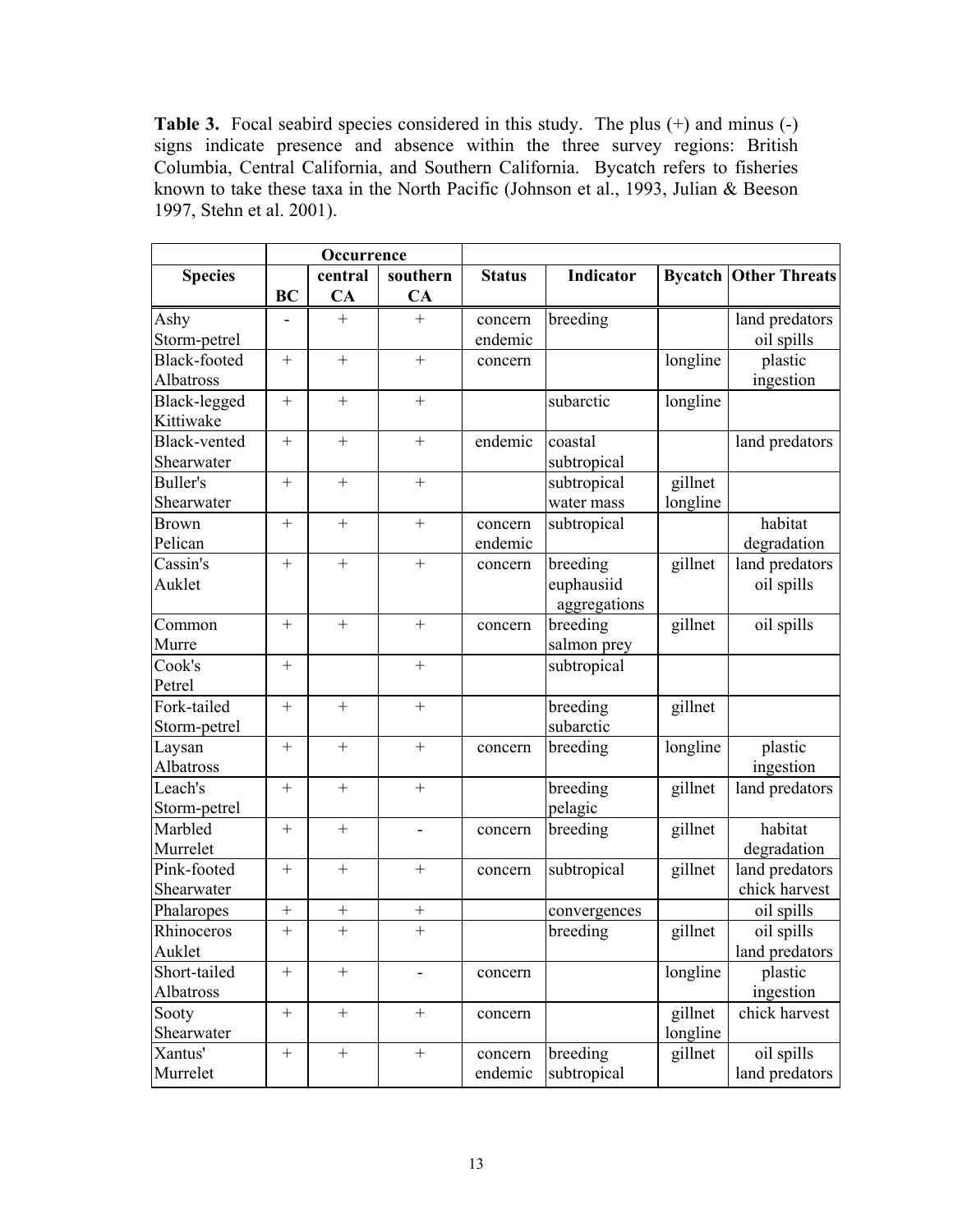**Table 4.** Marine mammal and sea turtle species considered in this study. The incidence of bycatch refers to fisheries known to take these taxa in the North Pacific (McKinnell & Waddell 1993, Barlow et al. 1997, Julian & Beeson 1997). The plus (+) and negative (-) signs indicate presence and absence within the three survey regions: British Columbia, Central California, and Southern California.

|                              | Occurrence               |                |                |               |                                       |                                    |                                |
|------------------------------|--------------------------|----------------|----------------|---------------|---------------------------------------|------------------------------------|--------------------------------|
| <b>Species</b>               | <b>BC</b>                | central<br>CA  | southern<br>CA | <b>Status</b> | <b>Indicator</b>                      | <b>Bycatch</b><br><b>Incidence</b> | <b>Other</b><br><b>Threats</b> |
| Whale<br>Blue                | $+$                      | $^{+}$         | $^{+}$         | concern       | Euphausiid<br>aggregations            |                                    | ship<br>strikes                |
| Fin<br>Whale                 | $+$                      | $+$            | $+$            | concern       |                                       |                                    | ship<br>strikes                |
| Minke<br>Whale               | $^{+}$                   | $^{+}$         | $^{+}$         | concern       |                                       | gillnet                            | ship<br>strikes                |
| Humpback<br>Whale            | $+$                      | $+$            | $^{+}$         | concern       |                                       | gillnet                            | ship<br>strikes                |
| <b>Bottlenose</b><br>Dolphin | $+$                      | $^{+}$         | $\ddot{}$      |               | shelf and<br>shelf-break              | gillnet                            |                                |
| Common<br>Dolphin            | ÷,                       |                | $^{+}$         |               | subtropical                           | gillnet                            |                                |
| Dall's<br>Porpoise           | $+$                      | $+$            | $^{+}$         |               | subarctic                             | gillnet<br>trawls                  |                                |
| Short-finned<br>Pilot Whale  | $^{+}$                   |                | $+$            | concern       | squid<br>distributions                | gillnet<br>squid seine<br>longline |                                |
| Risso's<br>Dolphins          | $+$                      | $\ddot{}$      | $^{+}$         |               | squid<br>distributions<br>subtropical | gillnet<br>squid seine<br>longline |                                |
| Sperm<br>Whale               | $+$                      | $^{+}$         | $\ddot{}$      | concern       | pelagic                               | gillnet                            | ship<br>strikes                |
| White-sided<br>Dolphin       |                          |                | $^{+}$         |               | cold-water                            | gillnet                            |                                |
| Northern<br>Fur Seal         | $^{+}$                   | $^{+}$         | ÷,             |               | pelagic                               | gillnet                            |                                |
| Leatherback<br>Turtle        | $^{+}$                   | $+$            | -              | concern       | pelagic                               | gillnet<br>longline                | ship<br>strikes                |
| Green<br>Turtle              | $\overline{\phantom{0}}$ | $\overline{a}$ |                | concern       | subtropical                           | gillnet<br>longline                |                                |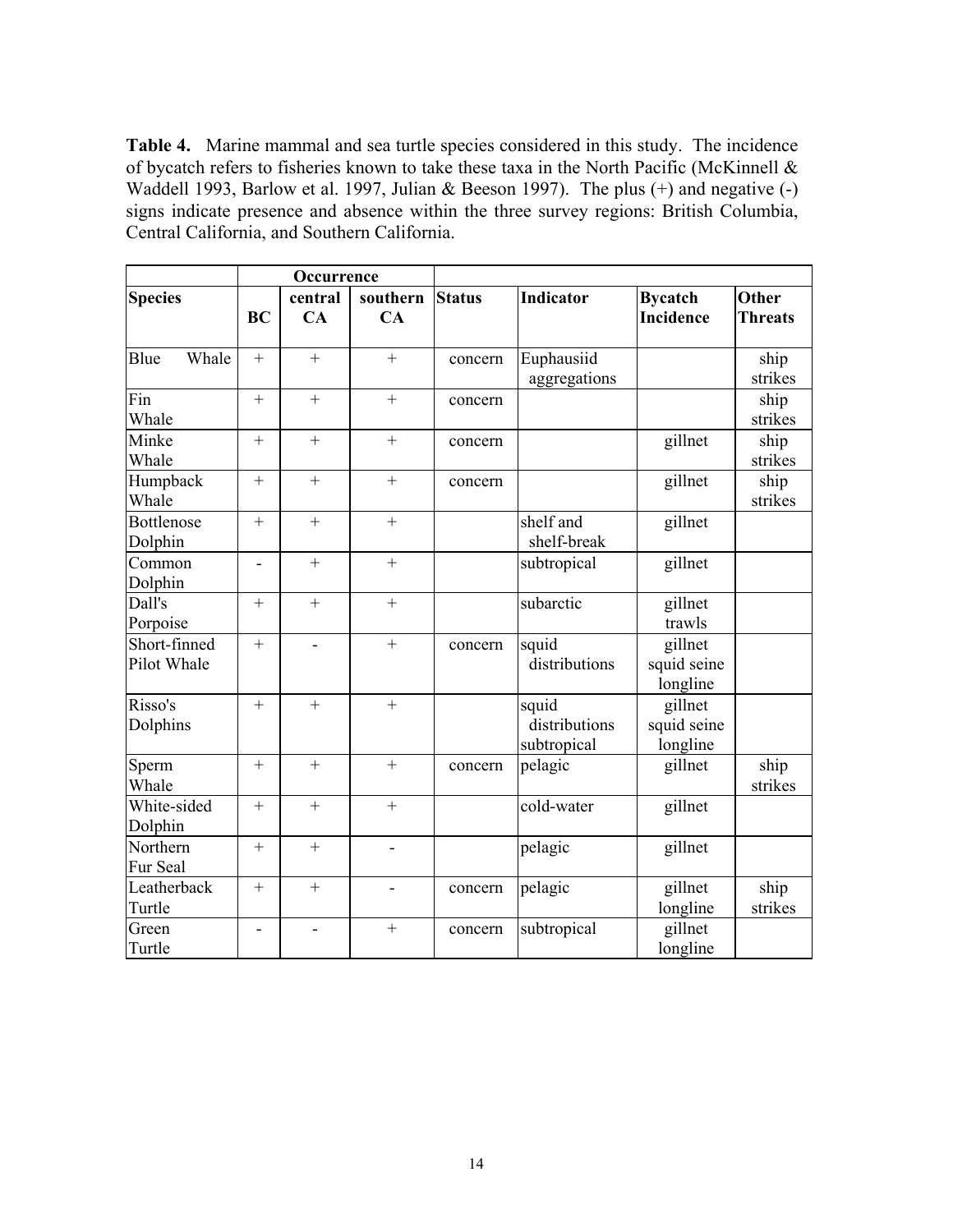## **FIGURES**

Figure 1. The three oceanographic domains of the CCS (thick lines), showing the research vessel tracks surveyed as part of the P4 initiative (thin lines). (A) Region 1: Line P survey, British Columbia; (B) Region 2:NMFS Rockfish Survey, Central CA; (C) Region 3: CalCOFI grid, Southern California.

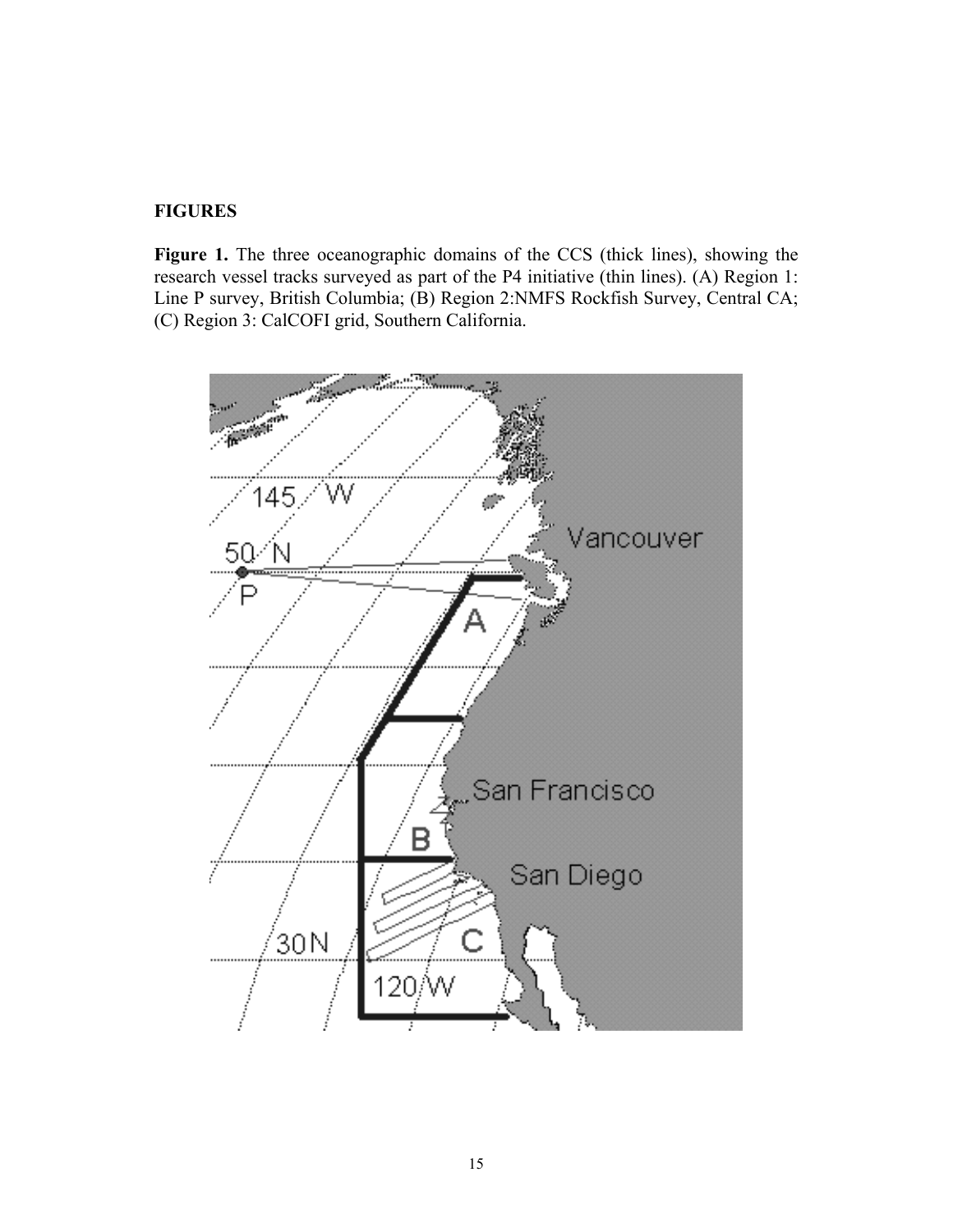



SPATIAL SCALE